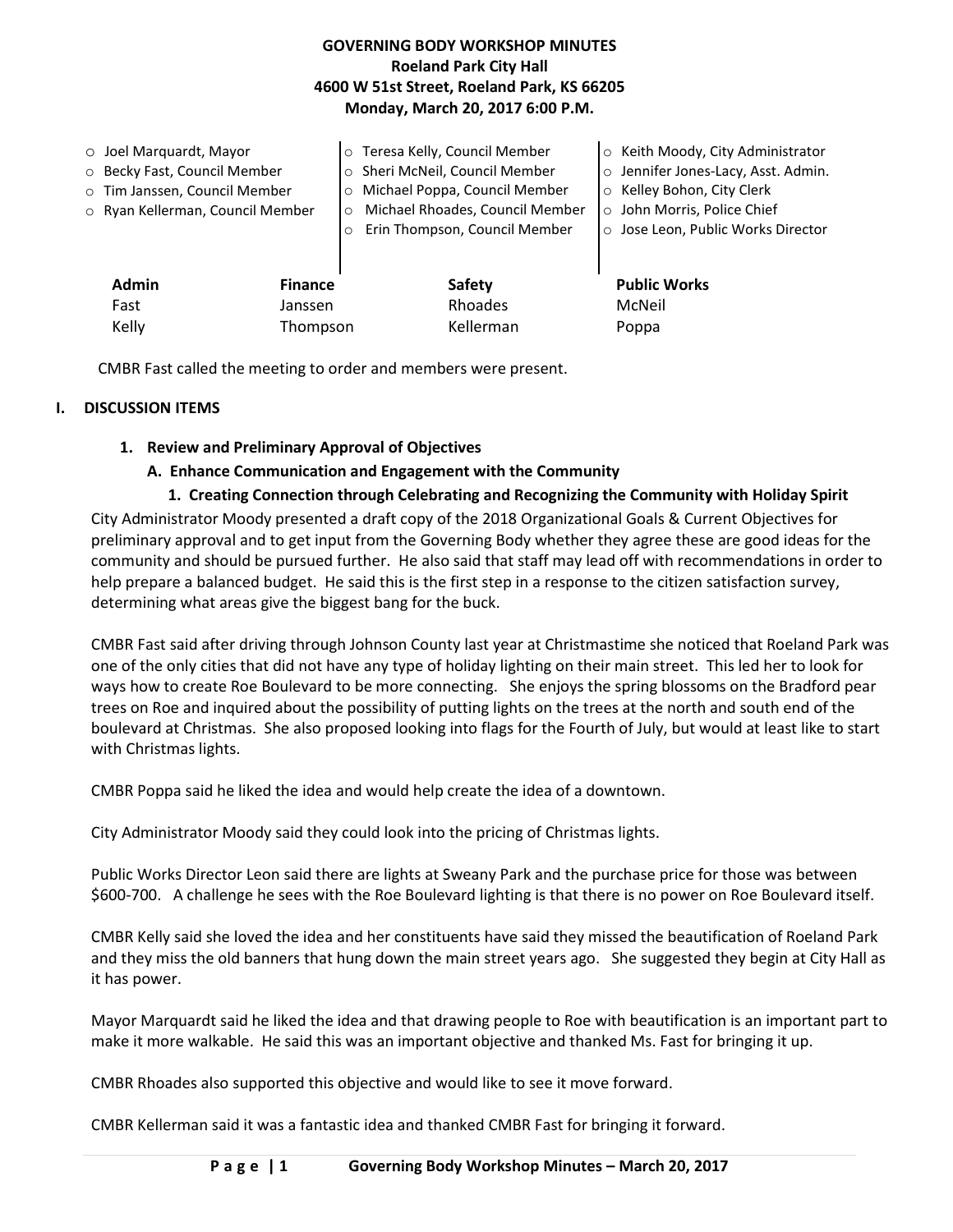City Administrator Moody recapped the discussion. Staff will look at the costs associated with putting ornaments on the street lights. They will also look at the cost and practicality of lighting three to four trees on the north and south end of Roe Boulevard and will incorporate this into the objective.

Public Works Director Leon suggested the Governing Body share all theirs feelings about Roe Boulevard at the public meeting Wednesday, March 22 at 7:00 p.m.

# **2. Monthly Communications Report and Public Engagement Plan**

CMBR Fast was at the National League of Cities and spent a lot of time with the cities of Shawnee, Manhattan and Lenexa. Brandon Kenig, Council President of Shawnee, said he would come and talk with the Council about CivicLive and integrating their programs. Ms. Fast said that platform will allow Roeland Park to live stream their meetings and have more social engagement by sharing things on Facebook and Twitter. She said they would no longer need Novus and people would be able to apply for dog permits online. She said that this program would optimize and integrate all the social platforms into one website.

City Clerk Bohon commented that the current website with Novus is able to integrate with Facebook.

Ms. Jones-Lacy asked if admin permitting, the website, agenda management would all be one platform. CMBR Fast directed Ms. Jones-Lacy to look at the City of Manhattan use of CivicLive and their website. She said the website was engaging and wondered how Roeland Park could improve their engagement.

City Clerk Bohon said they started permitting and licensing last November and everyone is still getting used to the program. She did say it does have the option to be opened up so that a resident can apply through an online portal, but they have not gotten to that step yet.

CMBR Poppa said CivicLive sounds more like an integrator and that CitizenServe could be the permitting software that just pulls through to this integrator.

City Clerk Bohon and Ms. Jones-Lacy said the RFP for the City's website recently closed and they have only now received those responses.

City Administrator Moody questioned the \$10,000 funding for the staff training budget.

CMBR Fast feels everyone could use more training on social media and how to optimize the City's Facebook. She said they currently do not promote or create events on Facebook and would like to see more videos on Facebook.

CMBR Poppa said the monthly communications report would cost no money to implement and getting the information to the Governing Body and to the public every month either through a news releases or e-mail subscriptions is something that can be done now.

City Administrator Moody believes that communication and engagement of the public is the key to raising citizen satisfaction and supports focusing on ways to improve that engagement. He also provided information on the ways a public information officer could fill that need.

## 3. **Evaluation of NOVUS and Potential Meeting Management Software**

CMBR Fast wanted to begin the process of how Novus can interface with the City's new website and whether the City continues to need Novus.

City Administrator Moody suspects that if they have a program that builds the website, it will have an agenda management system and the ability to add on a minutes management system.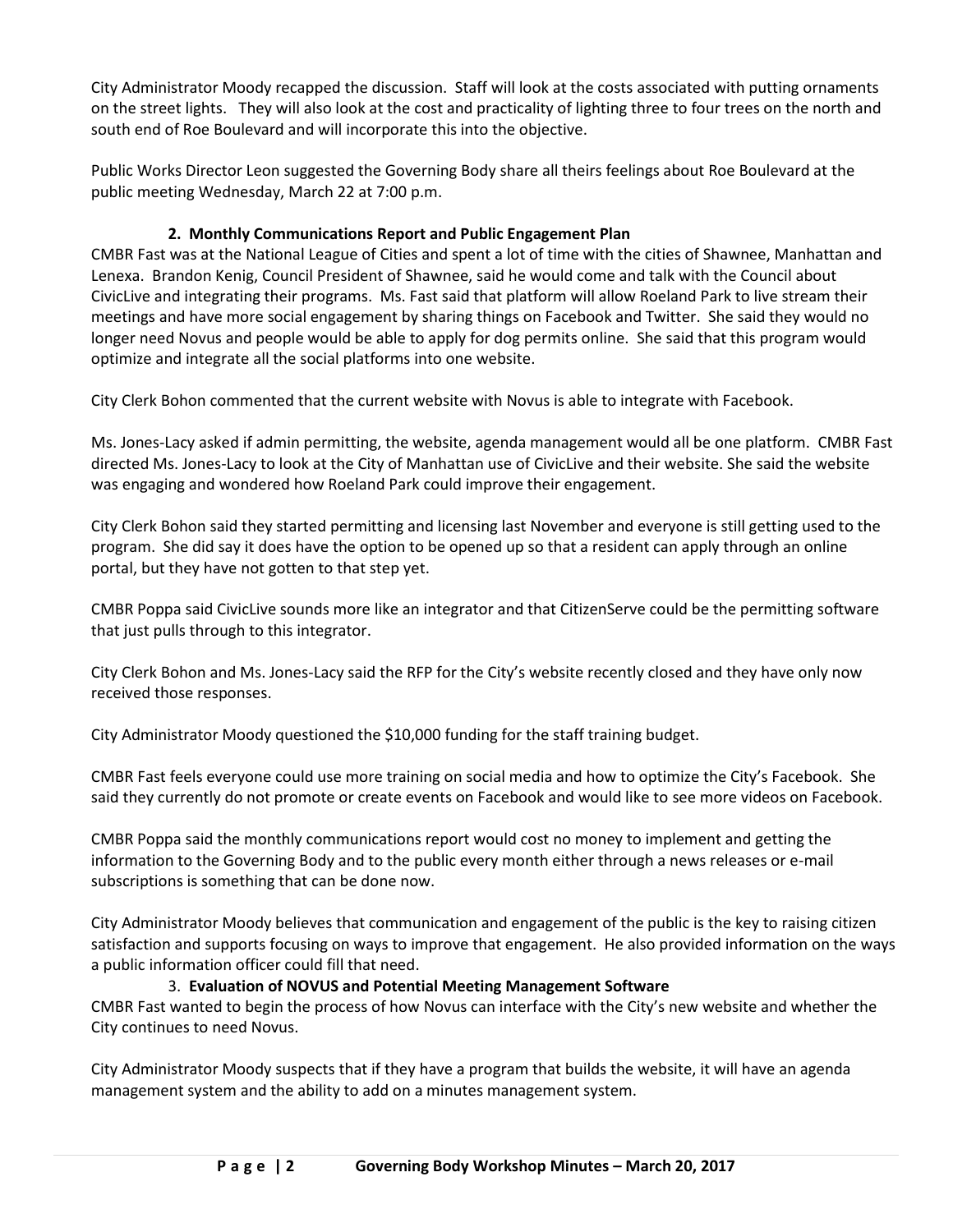City Clerk Bohon said Novus was chosen in 2014 as having the best price, very good support, and a quick turnaround with that support which is very important. City Administrator Moody added they currently do not take advantage of all the capabilities of Novus, but they are starting to use it more, so they have the ability to address concerns.

CMBR Fast said she does not like the Novus system and has heard many complaints from residents.

CMBR Kelly said it is worth comparing it to other systems, but she is not ready to get rid of Novus adding she has not had a bad experience and has not received complaints. She believes this is for staff evaluation and will support anything staff believes is going to streamline their work process and make a better experience for them, the Council and citizens.

City Clerk Bohon said she was willing to work with CMBR Fast to resolve any of the issues she has been having.

CMBR Fast said she is just asking that the system be evaluated.

Ms. Jones-Lacy asked for clarification on what evaluating means. CMBR Fast said since the City is getting a new website, they would want to look at how well Novus would integrate with the new website.

CMBR McNeil asked how the staff likes Novus.

City Clerk Bohon said she really likes it and it is easy to use. She is not the only person who can work the program and all of the department heads can submit their information. She added that the website links can all be added to Facebook and Twitter.

CMBR Fast said she realized that staff is not interested in making any changes.

CMBR Kellerman said there was a consensus to at least review other systems. He said he was under the original impression that Novus was really meant for the Governing Body and staff. He too has heard complaints about not being able to find information and asked if it is possible to look at a one-click system.

Ms. Jones-Lacy said she sees the Novus system as a one-click. She said in her opinion she does not have a problem with change and believes the Novus platform is a matter of personal preference. She added that she looked at the links from other communities CMBR Fast sent her and personally found Roeland Park's easier to navigate.

CMBR Poppa said they should be reevaluating their systems every once in a while to ensure they are providing the best service they can. Most of the problems he sees are being related to the website.

Public Works Director Leon answered CMBR McNeil stating that when he started with the City they only had Word and it was a headache because he could not find what he needed. Since switching to Novus, he can easily find the meeting or information he needs and click on the link and search for the information. From his perspective, it has been great compared to what it was.

CMBR Fast reiterated that as CMBR Poppa said there are platforms that integrate much better.

## **4. Electronic Voting System for Council Chambers.**

CMBR Rhoades would like to see electronic voting to clarify how Councilmembers are actually voting.

CMBR Poppa said he like the idea and did see on the Novus website that that is a package is also available. He added for \$15,000, he would take roll on every vote. He also suggested that they could do a roll call for a while.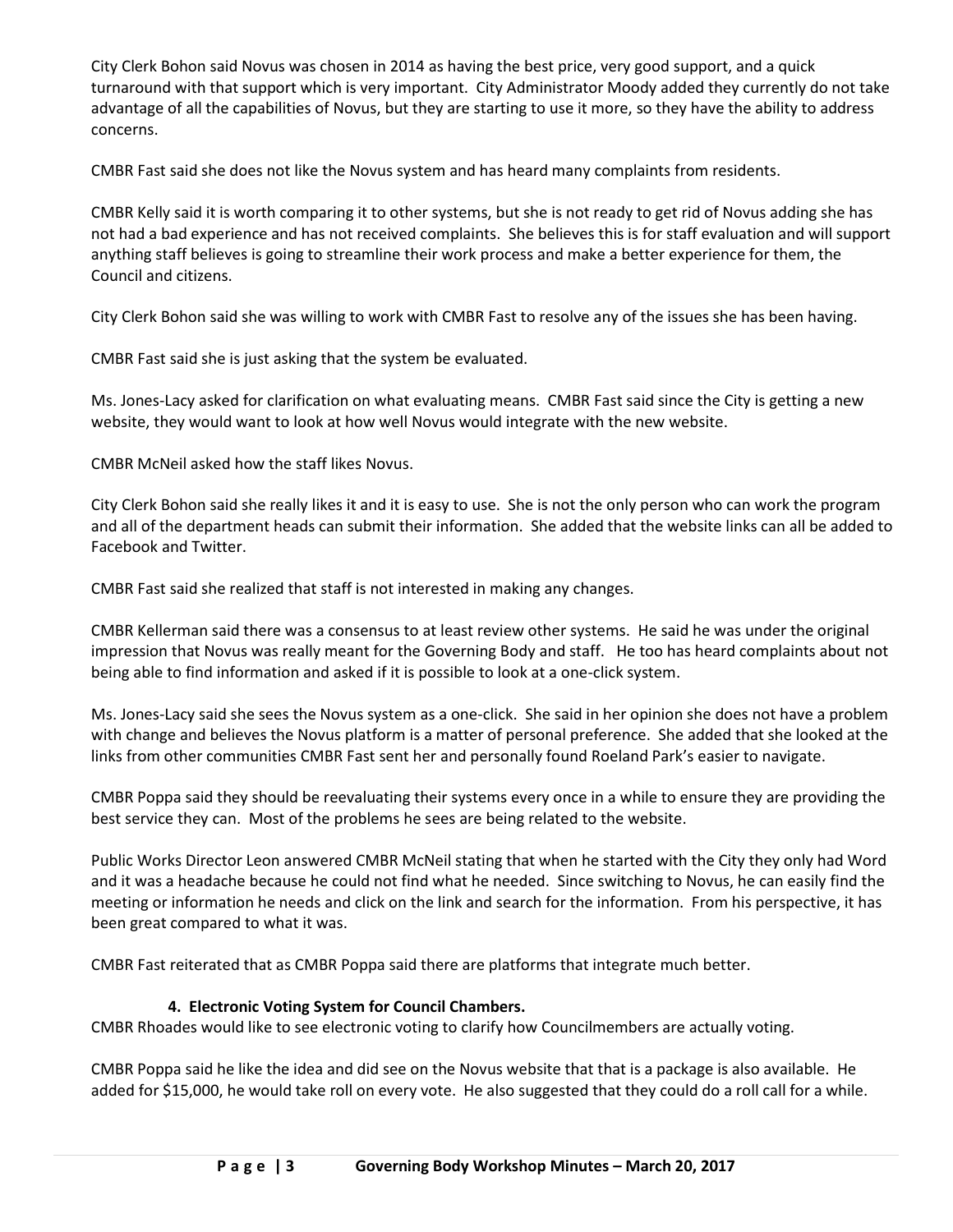City Administrator Moody said some disadvantages without a system are that people may look to see how someone else votes or changing their vote while waiting for roll call. By employing the voting system no one sees the vote until after it has closed.

CMBR Kellerman said he would like it and CMBR Kelly said it is a good idea. She liked the anonymity piece of it. She would like to see this investigated to see if tools are already available for a lesser cost and whether it can be integrated into the whole system.

CMBR Rhoades would like a staff person to look into that. City Clerk Bohon said she would investigate what the process would be and come up with a cost number.

CMBR Fast said that in the new websites they would have that option.

CMBR Rhoades wants it looked into further without agreeing to do anything just yet.

## **B. Improve Community Assets**

## **1. Provide Maintenance or Removal of Public Art in Roeland Park**

CMBR Kelly was approached by Arts Committee. She said the committee is not doing any events this year and they have not been able to satisfactorily review their past events or take care of inventorying the City's public art. They have asked for funds to finish inventorying the public art so that they can see what needs to be repurposed, removed or renovated. In 2018, they would take action if they received the funding. CMBR Kelly said this would fall in line with Roe 2020 and beautifying the city. She added that Roeland Park used to be known for its public art, but when the budget was cut they stopped rotating the art. She supported giving them the requested funding.

CMBR McNeil questioned the \$10,000 to repair, remove, and renovate.

City Administrator Moody said this was an objective for 2017 and the \$5,000 has been allocated. The inventory would include a condition assessment and then a plan would be developed to retire, repair or relocate the pieces. The \$10,000 would continue the effort.

Public Works Director Leon wanted to remind everyone of the upcoming work scheduled for Roe Boulevard and recommended waiting on any changes that may cause artwork to be removed even temporarily.

CMBR Kelly said several pieces of art have been removed over time throughout the city as it has deteriorated. She also said there are several spots in R Park that are being reserved for pieces of art.

Mayor Marquardt said he does like the City's art program and recognized the challenge they have had with rejuvenating pieces that deteriorate quickly. He mentioned John Northington's glass, steel and concrete pieces and they have held up better than some. He would prefer the dedication of funds go towards new pieces or trying to figure out the positioning for Roe 2020. He did not support the spending of money on quickly deteriorating art pieces and would encourage the Arts Committee to use the funds to create new fresh works.

CMBR Rhoades said he would like to move forward with the request, but in the future it might become a no.

CMBR Fast said she would support changing the title to Maintenance, Removal or Purchase of Public Art so that there is more flexibility as the title only says maintenance and removal.

CMBR Kellerman said he was not in favor of the maintenance.

#### **II. NON-AGENDA ITEMS**

*There were no items presented.*